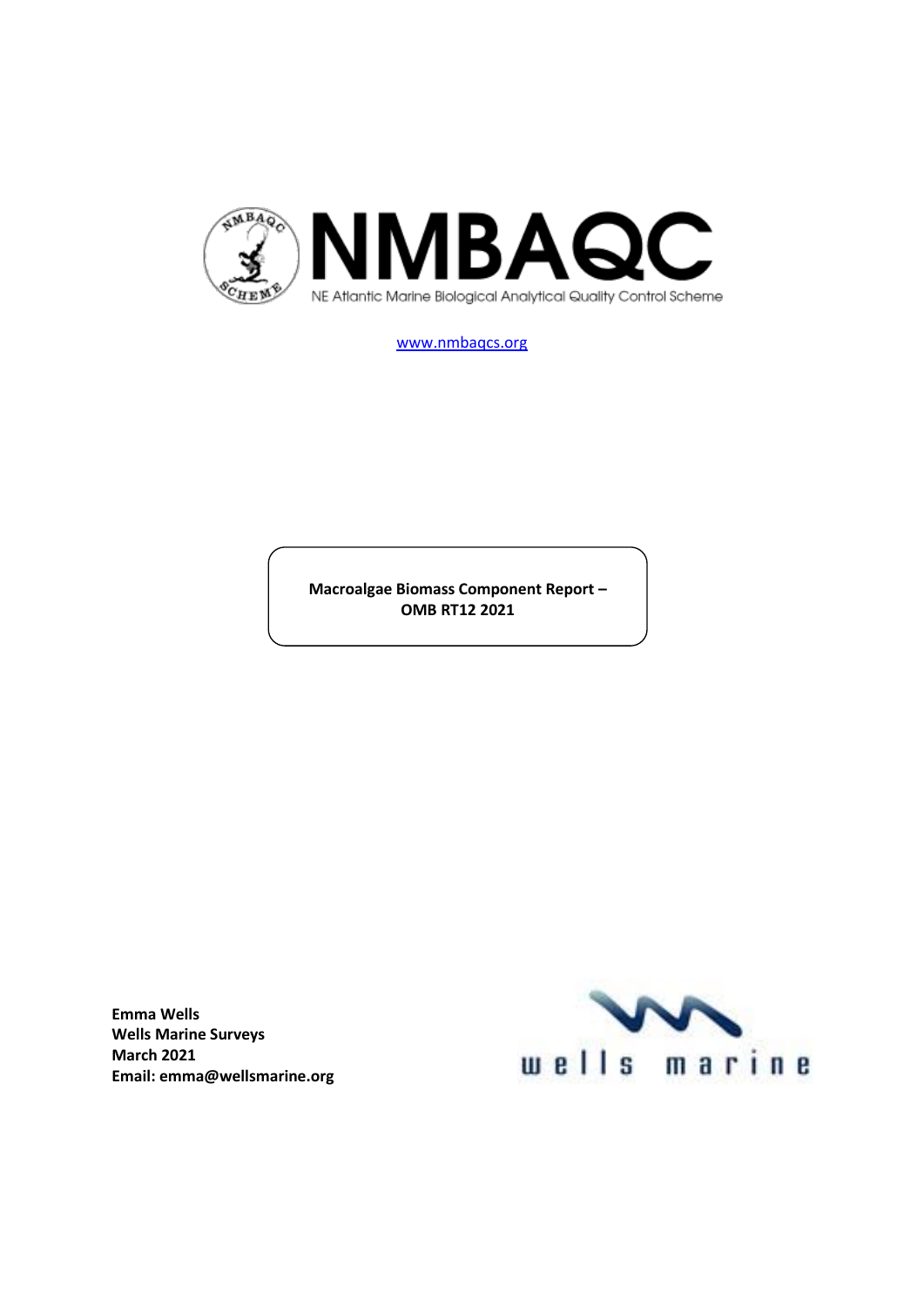# **MACROALGAE BIOMASS COMPONENT REPORT FROM THE CONTRACTOR SCHEME OPERATION -2020-21**

| $\mathbf{1}$   |       |  |  |  |  |  |  |
|----------------|-------|--|--|--|--|--|--|
|                | 1.1   |  |  |  |  |  |  |
| $\overline{2}$ |       |  |  |  |  |  |  |
|                | 2.1   |  |  |  |  |  |  |
|                | 2.2   |  |  |  |  |  |  |
|                | 2.3   |  |  |  |  |  |  |
|                | 2.4   |  |  |  |  |  |  |
|                | 2.4.1 |  |  |  |  |  |  |
|                | 2.4.2 |  |  |  |  |  |  |
|                | 2.5   |  |  |  |  |  |  |
|                | 2.6   |  |  |  |  |  |  |
|                | 2.7   |  |  |  |  |  |  |
| 2.7.1          |       |  |  |  |  |  |  |
|                | 2.7.2 |  |  |  |  |  |  |
|                | 2.8   |  |  |  |  |  |  |
| 3              |       |  |  |  |  |  |  |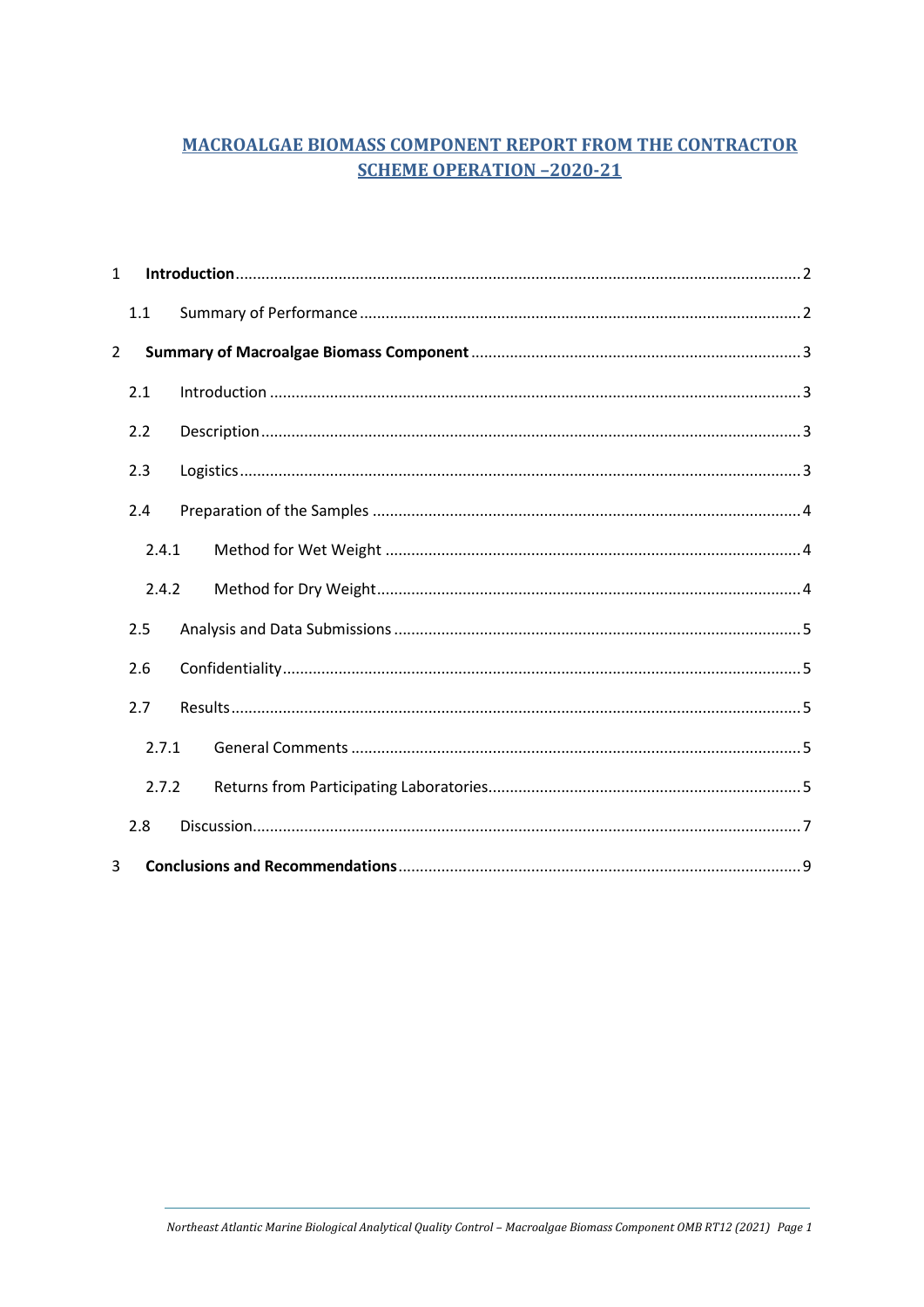## <span id="page-2-0"></span>**1 Introduction**

To enable correct water quality classification and good management decision-making, quality control of biological data is a high priority. This extends through all biological elements including macroalgae and seagrass. Good quality control ensures consistency of data being reported for management purposes, and for macroalgae and marine angiosperms this has been driven, primarily, by the requirements of the Water Framework Directive. This QC scheme aims to facilitate improvements in biological assessment whilst maintaining the standard of marine biological data. The scheme should help to ensure consistency between analysts with improved confidence in ecological quality status.

The Northeast Atlantic Marine Biological Analytical Quality Control (NMBAQC) Scheme addresses several issues relating to macroalgae and seagrass data collection, this report focuses on just one of these:

The determination of algal biomass

This is the twelfth year in which biomass of macroalgae has been included as an element of the NMBAQC scheme and was included as a single exercise. The format followed that of previous years of the test (OMB RT01 – RT11 - see NMBAQC website). Test material was distributed to participating laboratories from which data forms were completed with algal biomass results and returned for analysis.

Four laboratories were issued with test material. All four laboratories completed the macroalgae biomass component of the NMBAQC scheme. All of the participating laboratories were government; no other organisations took part in this component of the macroalgae exercises. To ensure consistency between scheme years, each participating laboratory was assigned the same laboratory code as in previous years except where a laboratory was new to the scheme.

Due to the limited number of samples distributed, only a single set of results was permitted per laboratory unless more than one test was requested. It was possible for each sample to be completed by a different participant; however, this was not recorded within the results. Individual laboratories may look at such results internally.

Currently this scheme does not specify a definite qualifying performance level, and NMBAQC ring tests may be treated as training exercises. However, certain targets have been applied to the assessment of the results based on Z-scores allowing "Pass" or "Fail" flags to be assigned accordingly; these may be used by competent monitoring authorities for internal monitoring of performance. These flags have no current bearing on the acceptability of data from such participating laboratories. Ring tests offer a means of assessing personal and laboratory performance from which continued training requirements may be identified, or from which improvements in current field and laboratory procedures may be addressed.

Samples are synthetic, rather than composed of natural algal material. Natural samples would be subject to deterioration, and it is not feasible to ensure that each participant would receive a truly equivalent sample. This is in line with guidance on general requirements for proficiency testing (BS EN ISO/IEC 17043:2010).

# <span id="page-2-1"></span>*1.1 Summary of Performance*

A single test consisting of three biomass samples was distributed. This year each sample consisted of a different synthetic material including j-cloths, wool and synthetic stuffing material. These are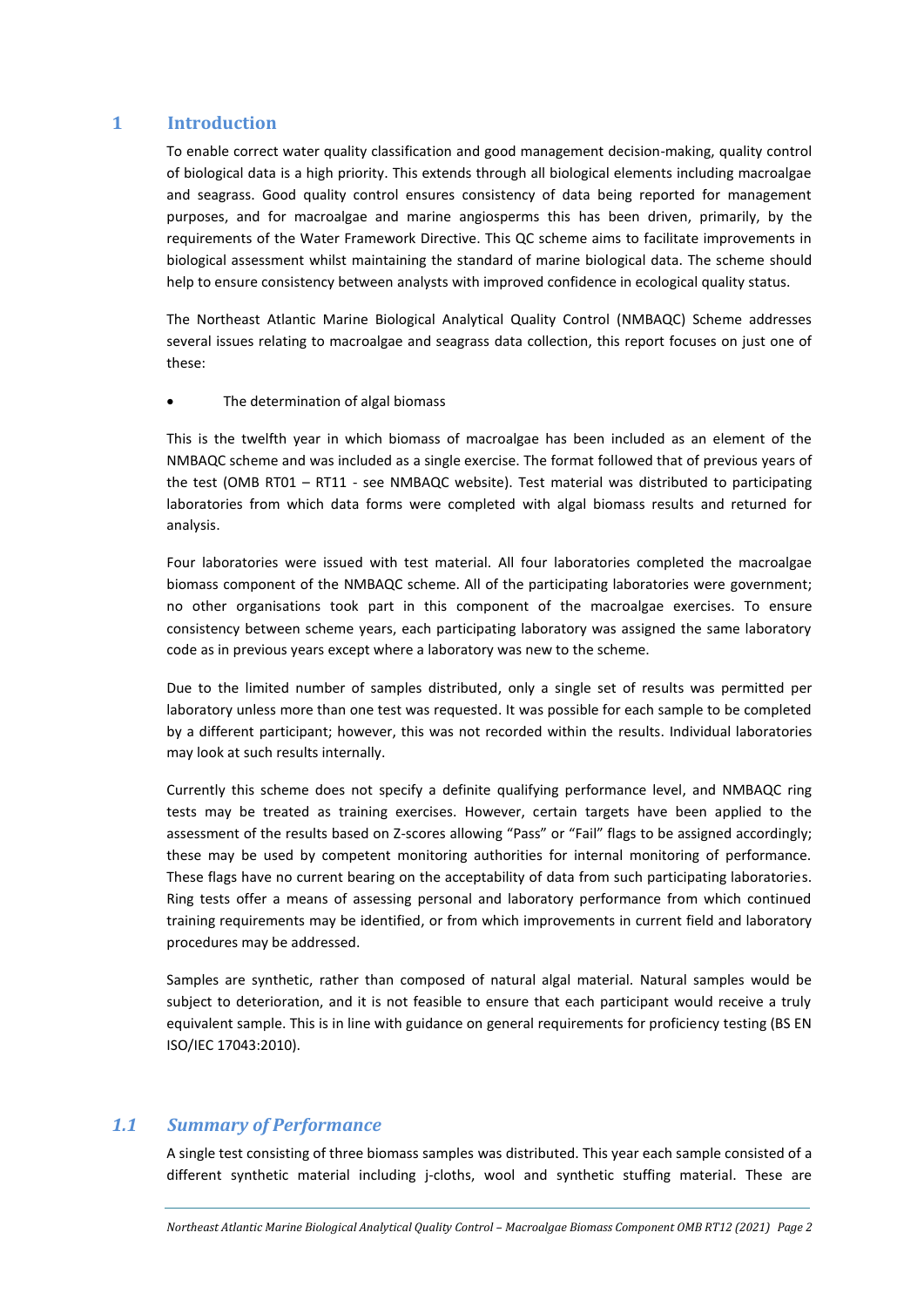currently considered the most representative materials in terms of imitating the overall look and feel of various opportunist macroalgae species. Cloths and wool were cut to different lengths and sizes to represent different foliose and filiform taxa (e.g., Ulva). The synthetic stuffing is considered to be more representative of finer opportunist algae such as Ectocarpus sp. and Chaetomorpha sp. Each sample was contaminated with debris and sediment of a sandy-muddy nature consistent with the substrate type known to support opportunist macroalgal blooms.

Results for wet weight of biomass varied between laboratories with some laboratories producing high measures of biomass compared against the average biomass and actual/expected biomass, particularly for the larger sample. The dry weights also showed a high degree of variability between laboratories. All laboratories remained within the Z-score limit of +/- 2.0 for both the dry weight and wet weight against the mean, which may have been due to the high standard deviation caused by the high range of results.

All four laboratories showed significant deviation from the actual dry weight of sample A with a further two 'Fails' against both wet and dry weight from one laboratory. It is worth noting that this means of assessment (against actual weight) is not as accommodating towards outliers hence the higher number of 'Fails'. There was a total of six 'Fails' across all assessments of which five could be attributed to dry weight comparisons. Three laboratories had dry weights lower than that of the actual dry weight for sample B, suggesting minor losses of material during the rinsing process.

# <span id="page-3-0"></span>**2 Summary of Macroalgae Biomass Component**

#### <span id="page-3-1"></span>*2.1 Introduction*

There was one exercise for the assessment of biomass of macroalgae which took the form of three representative artificial samples. This exercise is described in full below to include details of distribution and logistics procedures for determination of biomass, completion of test result forms and full analysis, and comparison of final submitted results.

#### <span id="page-3-2"></span>*2.2 Description*

This exercise examines the participants' ability to process macroalgae samples to extract values of biomass for wet and dry weight. The exercise assesses the differences in sample processing efficiency and comparability of results using Z-scores. Comparison of participating laboratory results can highlight anomalies in processing at various stages of the methodology.

One set of three representative samples was distributed to each participating laboratory in January 2021. Participating laboratories were required to submit biomass results for both wet and dry weight. The sample material was consistent with that of OMB RT11 including cloths, wool and synthetic stuffing. Non-biological and non-algal biological material was added to simulate contaminating materials encountered in the field.

#### <span id="page-3-3"></span>*2.3 Logistics*

Each sample was distributed within an airtight plastic container. Each sample within the container was separately sealed within a zip lock plastic bag to retain moisture. The samples were distributed either via first class mail or recorded delivery, depending upon the recipient's requirements. All instructions and additional test material were distributed via file share to each laboratory. The files contained a description of methods and data submission forms. Participants were given six weeks to complete the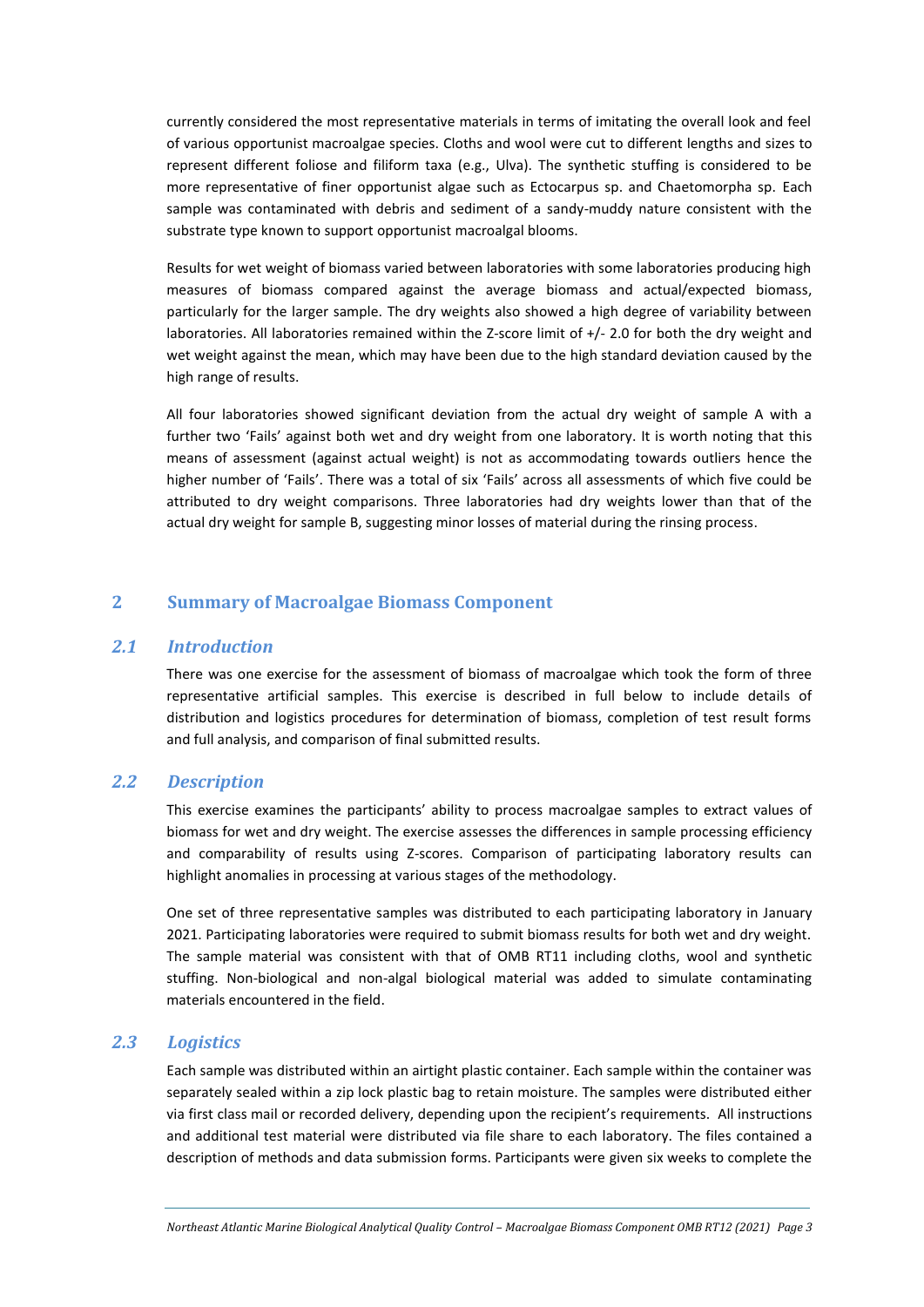test and return the results. Only one set of results could be submitted per set of samples although it was possible to have up to three participants complete the sample analysis.

Email has been the primary means of communication for all participating laboratories subsequent to the initial postal distribution of test material.

### <span id="page-4-0"></span>*2.4 Preparation of the Samples*

To assess the accuracy of determining biomass of opportunistic macroalgae, samples were distributed consisting of j-cloth, wool and synthetic stuffing material that had been cut and finely shredded in order to mimic species of *Ulva*. These alternative materials were deemed to be the most representative of actual opportunist species and were based on suggestions from previous ring test feedback forms. Three representative samples were supplied for subsequent processing. Sediment and debris commonly found within areas of opportunist algal growth were mixed into the samples with small amounts of water. For each sample, wet weight and dry weight had to be ascertained.

The sample were labelled from A to C. Samples of identical original dry weight were provided for all participants.

Sample A – 68.5g

Sample B – 24.9g

Sample C – 8.9g

Due to the nature of the samples, they could be kept for several days retaining most of the moisture. However, much of the water was removed prior to distribution to reduce weight during transportation, therefore it was necessary for participants to add additional water to each of the samples prior to commencement of the tests to enable rehydration of the material and aid with rinsing.

#### <span id="page-4-1"></span>**2.4.1 Method for Wet Weight**

The laboratory instructions stipulated that each of the samples required rinsing free of all sediment. The samples should be fully washed in a bucket or sieve to ensure no loss of sample material until the water runs clear and all debris is removed. Once the samples are adequately washed, they are squeezed of excess water. This is achieved by hand, using samples no larger than the size of a tennis ball, to ensure it fits in the palm of the hand, and can still be squeezed properly. Where the sample was large, it should be divided into smaller clumps for squeezing. The samples are squeezed until no additional running water can be removed by hand, but the sample should not run green, as this indicates damage to cell membranes (over-enthusiastic squeezing of actual algal samples can damage cell membranes and lose 'genuine' weight). At this stage the whole sample is weighed on a calibrated balance to two decimal places. The exact method used for rinsing and squeezing should be consistent with that used in the field; this may vary between laboratories.

## <span id="page-4-2"></span>**2.4.2 Method for Dry Weight**

Once each of the samples has been wet weighed, they are spread out on a sorting tray or similar container. By spreading the samples this aids with the drying process. The samples are left to air dry for at least 24 hours, but this may be longer depending on the size of the sample and the temperature of room. The samples should be checked regularly, and the drying/weighing process is continued until constant mass is achieved, recording weight to 2 decimal places. The unchanged dry weight is the final weight to be submitted.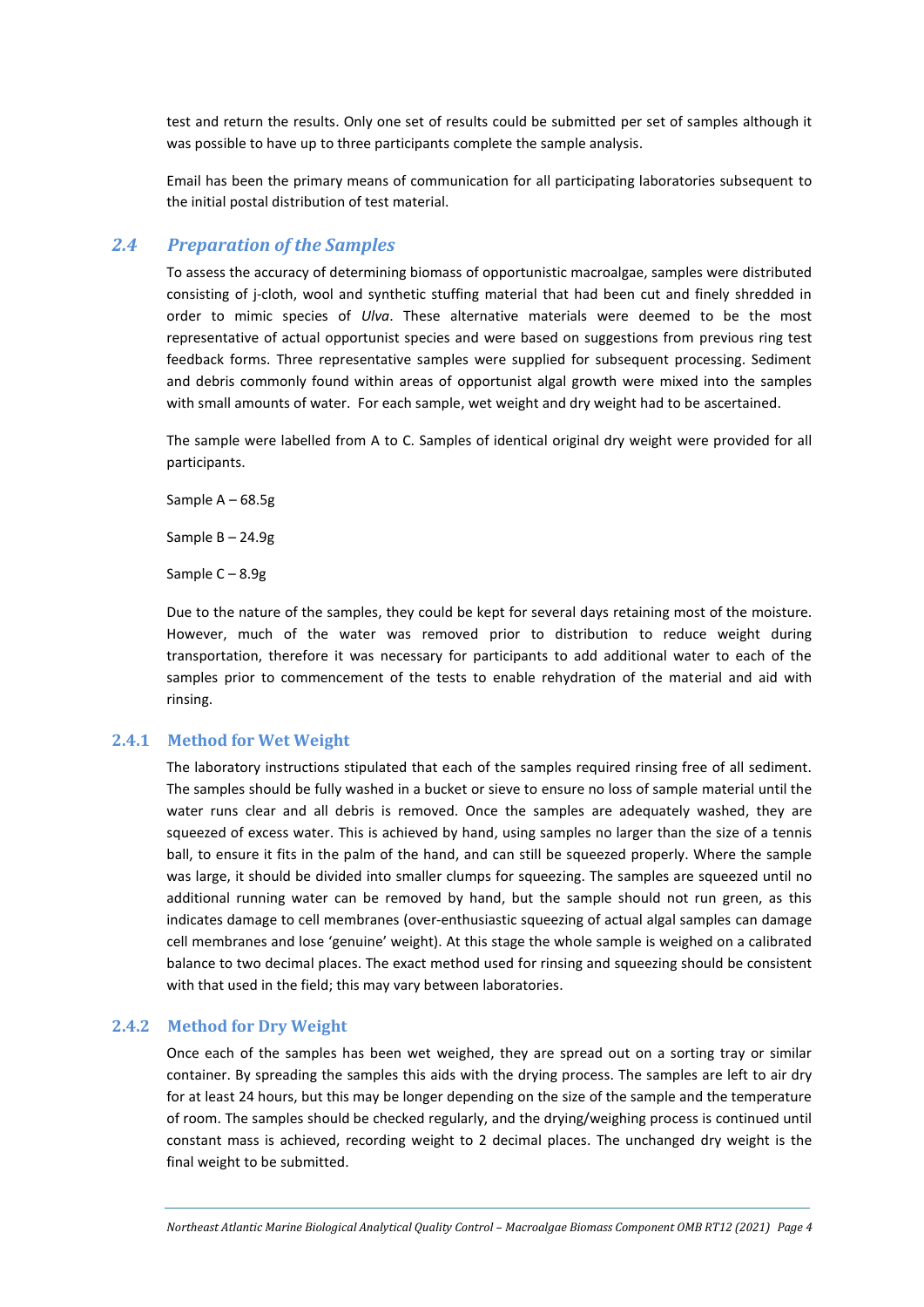The same process is required for all 3 samples.

## <span id="page-5-0"></span>*2.5 Analysis and Data Submissions*

A pre-prepared spread sheet was distributed with the exercise instructions to standardise the format in which the results were submitted. These results will be retained and stored appropriately. Each Laboratory was required to submit a dry weight and a wet weight for each of the 3 samples provided. Laboratories were permitted six weeks to complete the sample analysis and submit results.

## <span id="page-5-1"></span>*2.6 Confidentiality*

To preserve the confidentiality of participating laboratories, each participant is allocated a four-digit laboratory code from which they can identify their results. These codes are randomly assigned. The initial letters (MA) refer to the scheme, this is followed by the scheme year which refers to the year in which the NMBAQC scheme originally commenced, and the final two digits represent the laboratory. For example, laboratory twelve in scheme year twenty-eight will be recorded as MA2812.

## <span id="page-5-2"></span>*2.7 Results*

# <span id="page-5-3"></span>**2.7.1 General Comments**

In total four laboratories signed up for the biomass component of the macroalgae element for OMB RT12. All four laboratories returned both wet weight and dry weight data. The results have been collated and presented in various formats to enable full comparisons both between laboratories and against actual sample weights.

Details of each participating laboratory's performance were distributed in the OMB RT12 Preliminary Bulletin Report, which represents a summary of the results for RT12. The Bulletin provides 'Pass' and 'Fail' flags to each data set to highlight deviation from sample mean and actual results. Values of Zscores were used to apply the 'Pass' & 'Fail' assessment.

Z-scores, calculated to indicate how much each participant's weight results deviated from the mean, used the following formula:

 $Z = X - \mu$  where  $\mu$  is population mean and  $\delta$  is the standard deviation

```
 δ
```
A Z-score of greater than +/- 2.0 was considered to be outside an acceptable limit of deviation from the mean. This value was assigned a 'Fail' or 'Pass' flag on the data. However, it should be noted that 4 sets of data are not considered a large sample size for deriving Z-scores.

## <span id="page-5-4"></span>**2.7.2 Returns from Participating Laboratories**

The raw data (Table 1) indicates a wide range of both wet and dry weights. The degree of variation per sample is usually proportional to the sample size. Sample A had the largest dry weight and resulted in the largest range of results for wet weight (274.1g). However, Sample C, with the lowest dry weight, had the largest range of results for dry weight analysis (14.4g).

Sample A was the largest of the three samples and this was clearly seen through the range of results produced. The wet weight ranged from 211.6g to 485.g, a total difference of 274.1g. The average wet weight (293g) was relatively close to the predicted wet weight (273g) for the sample, suggesting some degree of consistency over the range of results. However, lab MA2811 recorded a wet weight of 485.7 which significantly skewed the data range and raised the average.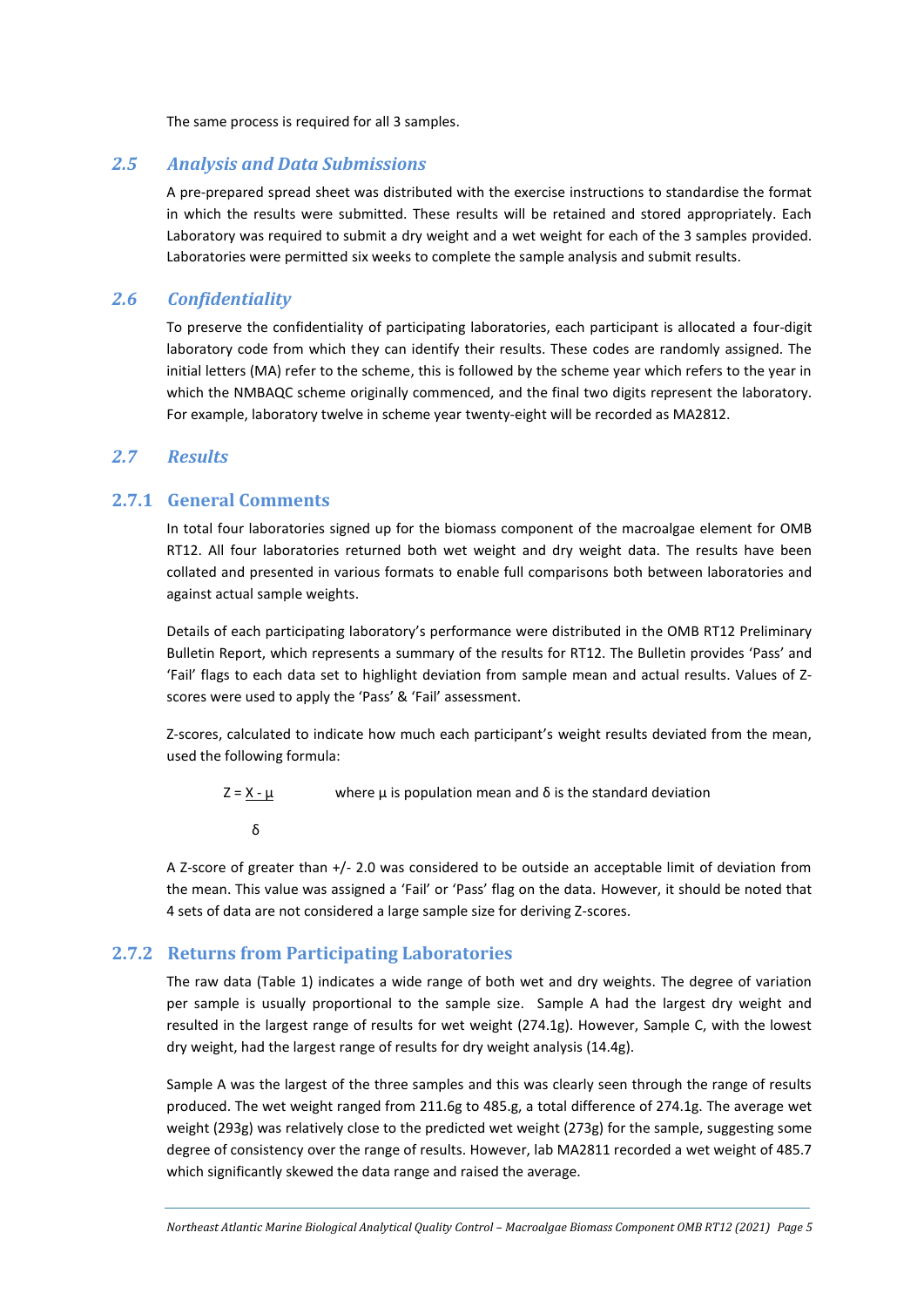|          | Sample A             |                     | Sample B                         |                     | Sample C                        |                    |
|----------|----------------------|---------------------|----------------------------------|---------------------|---------------------------------|--------------------|
| Lab Code | Wet weight<br>276.3g | Dry Weight<br>68.5g | Wet weight<br>100.1 <sub>g</sub> | Dry Weight<br>24.9g | Wet weight<br>35.7 <sub>g</sub> | Dry Weight<br>8.9g |
| MA2810   | 249.2                | 75.45               | 74.63                            | 24.17               | 50.32                           | 9.11               |
| MA2802   | 211.6                | 74                  | 62.2                             | 24                  | 27.3                            | 9                  |
| MA2811   | 485.7                | 79.1                | 254.7                            | 25.1                | 131.9                           | 23.4               |
| MA2840   | 227                  | 78                  | 79                               | 24                  | 41                              | 10                 |
|          |                      |                     |                                  |                     |                                 |                    |
| Max      | 485.7                | 79.1                | 254.7                            | 25.1                | 131.9                           | 23.4               |
| Min      | 211.6                | 74                  | 62.2                             | 24                  | 27.3                            | 9                  |
| Range    | 274.1                | 5.1                 | 192.5                            | 1.1                 | 104.6                           | 14.4               |
| Average  | 293.38               | 76.64               | 117.63                           | 24.32               | 62.63                           | 12.88              |

**Table 1.** Raw Data results from each laboratory including both dry and wet weights.

Sample A also resulted in dry weights higher than the actual dry weight, this was consistent across all four labs. Comparing the dry weights of Sample A against the mean resulted in no 'Fails'. This was due to the small range of results. However, when comparing against the actual dry weight each of the four labs recorded a 'Fail' for the sample. The average dry weight for Sample A was 8.14g higher than the actual dry weight of 68.5g.

Sample A was wool, and it may be that this sample material is more difficult to dry or rinse. Given that the wet weight was consistent between the labs it may be concluded that the samples were not rinsed efficiently or completed dried to a consistent weigh. Where samples are large it is recommended that the material be spread evenly over a large surface to ensure efficient drying.

Samples B and C also resulted in a higher than usual range of wet weights. This range could also be attributed to higher results submitted from lab MA2811. The large range and high standard deviation for sample B was unable to highlight the outlier produced by MA2811 despite an average difference of approximately 182g. However, the outlier for sample C wet weight was successfully recorded as a 'Fail', albeit with a Z-score only slightly higher (2.041) than the boundary of +2.

Sample B showed very consistent results between labs for the dry weight with a small range of 1.1g. Three labs (MA2810, MA2802 and MA2840) showed minor losses of material albeit no more than 0.9g. This can easily occur during the rinsing phase. Alternatively, it may be as a result of the accuracy of the weighing scales being used. Since the J cloth material is shredded, smaller pieces of material can occasionally be washed away, since the loss was only marginal this is considered acceptable for this test.

Sample C was the smallest of the samples and consisted of synthetic stuffing. The smaller sample usually results in a much smaller range of wet weight results. However, this was not evident from the results which had a range from 9g to 23.4g. The average wet weight was 12.88g compared with the actual dry weight of 8.9g. Three of the four labs recorded the dry weight of Sample C to within 1.1g of the actual weight. The remaining lab recorded a dry weight of 14.4g higher than the actual weight. This outlier was only recorded as a 'Fail' using the z-score analysis when compared against the actual dry weight. The use of mean dry weight to calculate the Z-score was unsuccessful in highlighting the outlier.

It had previous been considered that with such a small sample size removal of debris and drying would be easier thereby resulting in an average dry weight consistent with that of the actual. However, this was not reflected in the data this year and is also slightly inconsistent with previous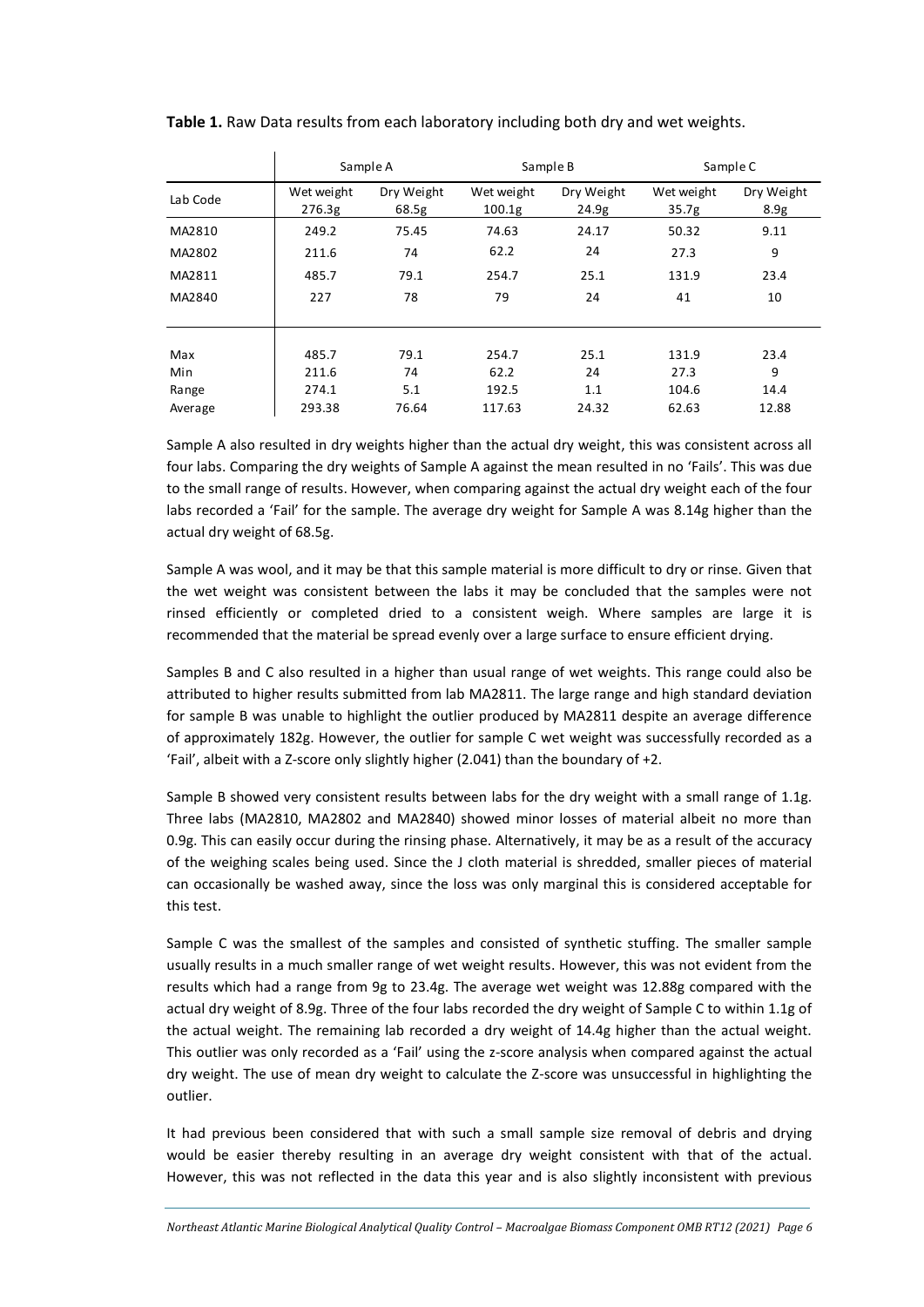years results. Lab MA2811 had a dry weight more than double that of the actual which significantly increased the average and standard deviations.

The large degree of variation in wet weight results are primarily a result of the non-specific method of squeezing and rinsing as this is an element of the exercise that cannot be measured successfully and can vary significantly between participants. This is particularly evident with the larger sample sizes where there is a greater chance of error. There is clearly still a lack of consistency between laboratories during the rinsing and squeezing of the samples particularly within the much larger sample size (Sample A).

There were no distinct outliers for any of the samples for wet or dry weight against mean, this can be seen in the number of 'Fails' recorded. However, the very wide range of results across all most sample weights produced a high standard deviation, which does not allow the Z-scores to successfully reveal any minor or major outliers.

The expected wet weight was calculated using all historical NMBAQC data including the current years data. The expected wet weight is based upon the known dry wet from which a scatter plot of dry and wet weight results can be plotted producing a best fit trendline and corresponding linear equation. This linear equation can be applied to the known dry weight to allow an 'expected' wet weight to be calculated from which all wet weights may be compared. The linear equation applied to this years data was  $y = 4.0228x + 0.5844$ . The 'expected' wet weight for samples A, B and C were 276.3g, 100.1g and 35.7g respectively.

Comparing wet and dry weights against expected wet weight and actual dry weight is less accommodating and more sensitive to slight deviations in results. As a consequence, all four laboratories 'Failed' at least one of the samples. The wet weight for samples A and B did not result in any 'Fails' possibly due to the slightly larger size of the samples. However, the wet weight for sample C had one 'Fail'. This outlier had a wet weight almost four times the expected. The dry weight for this sample was also much higher than the actual weight of the sample which may be attributed to the presence of excess debris or insufficient drying.

Overall, the range of results for both the dry and wet weights (as seen in Bulletin OMB RT12) when compared against the mean could be considered acceptable with no 'Fails', suggesting a good degree of consistency in practiced methods. The results for comparisons against expected and actual wet and dry weight, respectively, is also consistent with previous years with some 'Fails' recorded using zscores. As previously seen with this test the high standard deviation prevented some samples from being flagged as significantly deviating from the average wet weight despite the broad range of wet weight results.

#### <span id="page-7-0"></span>*2.8 Discussion*

Of the four samples distributed, all four laboratories submitted results including both wet and dry weights. Although many of these laboratories do not routinely measure dry mass for macroalgae, this is still a necessary part of this exercise as it enables the procedure to be reviewed for inter-laboratory differences. If samples are dried to a level where the mass remains unchanged then a result that lies well above the actual dry weight is a clear indication that the sample has been insufficiently rinsed and it is the additional particles that are adding to this increased weight. This will contribute to both an overestimation of wet and dry weights. Seaweed is much harder to rinse especially in the field so may contribute to an overestimation of the levels of biomass present. Equally some laboratories do not measure wet weight only recording the final dry weight. Dry weight could be considered a much more accurate measure of biomass since this measure has fewer variables, i.e., it is only dependent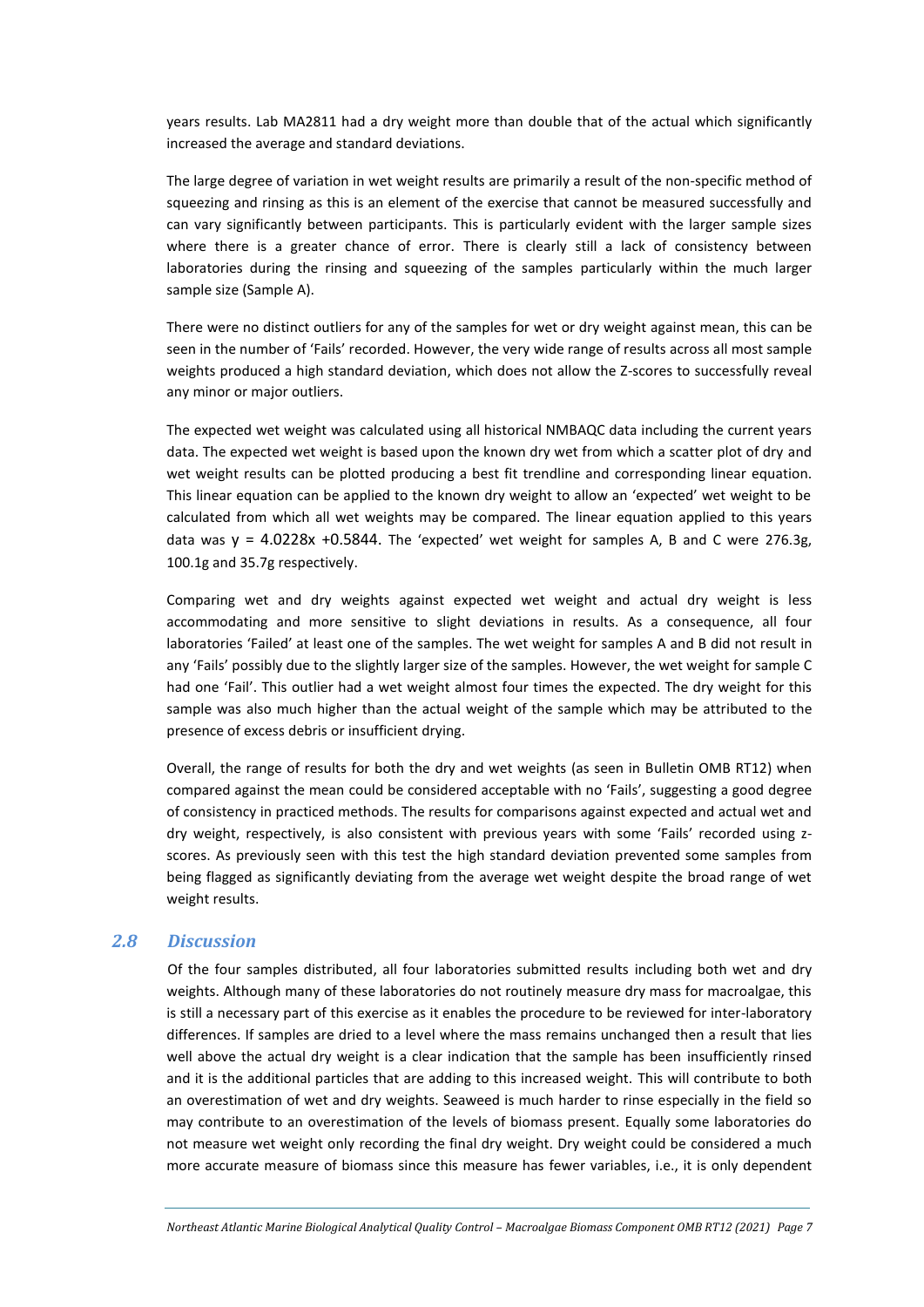upon the removal of debris and not the degree of pressure during squeezing. However, both measurements need to be incorporated into the test to cover all the different measurements and procedures utilised.

The level of accuracy remains greater for comparisons of dry weight than for wet weight, for reasons given above. There is also a greater degree of consistency in results for smaller or mid range sample weights e.g., weight from 5g to 40g. The results overall suggest the techniques used between laboratories to rinse and squeeze vary considerably and may also do so between participants within the same laboratory. The lack of consistency in wet weight indicates a high level of variation in pressure applied during squeezing of samples. However, this is highly difficult to regulate between field workers. It is the wet weight that is most commonly used during routine opportunist monitoring, therefore this lack of consistency in methodology should be fully addressed within the standard operating procedures especially in association with areas of high biomass. Each lab should have its own in-house training and competence assessment measures. It is recommended within the test methods that '*Where the sample is large it should be divided into smaller clumps for squeezing*' and *'This should be achieved by hand using samples no larger than the size of a tennis ball to ensure it fits in the palm of the hand and can be properly squeezed'.* 

Most laboratories produced a dry weight greater than that of the actual biomass of the sample; this would be due to insufficient drying or rinsing of the sample a level of which can be expected during such a test. However, during RT12 three laboratories also produced dry weights less than that of the actual biomass which is likely due to a slight loss of material during rinsing, albeit an insignificant amount. Furthermore, the inflated wet and dry weights produced from one lab resulted in high standard deviations and averages, making it impossible for the analysis to pick up any deviations from average or wet weight deviations from expected.

There was, as in previous years, a distinct trend, whereby the level of deviation from actual biomass increased as the sample biomass increased. It is now suspected the larger biomass may retained more debris and be more difficult to rinse free or possibly it is more difficult to squeeze or dry thoroughly. This is equally something that should be addressed within individual laboratories as well as across standard operating procedures to reduce this level of error. Laboratories may wish to check internal samples for this pattern.

It may be considered, in this years test, that the range of wet and dry weight results between samples could again be attributed to the different materials used. This is the fourth year in which the materials have been used separately, as opposed to mixed material samples as in previous years, thus it is possible that some materials are much easy to rinse and squeeze than others leading to more accurate and consistent results between participants. It could also be considered that some materials are also more prone to loss during rinsing than others and may account for slight differences between samples. Given the results from this years test, it is also possible to speculate that it is much more difficult to obtain an accurate dry weight for the wool material which had the highest degree of variation and considerably higher dry weight results. This is consistent with the results from RT11. If the same format is adopted for following years, it will be possible to gather sufficient data to compare the attributes of the different materials used and how they respond to the squeezing and drying. It is hoped that any visible trends can be applied to both the test and to field procedures.

In general, the results were comparable with those from previous years. The ring test can provide evidence of problems in the measuring of biomass samples, such issues require addressing through workshops and specifically aimed training. Hopefully on receipt of the results bulletin those laboratories with outliers will also be able to review the procedures adopted during the processing of their samples.

*Northeast Atlantic Marine Biological Analytical Quality Control - Macroalgae Biomass Component OMB RT12 (2021)* Page 8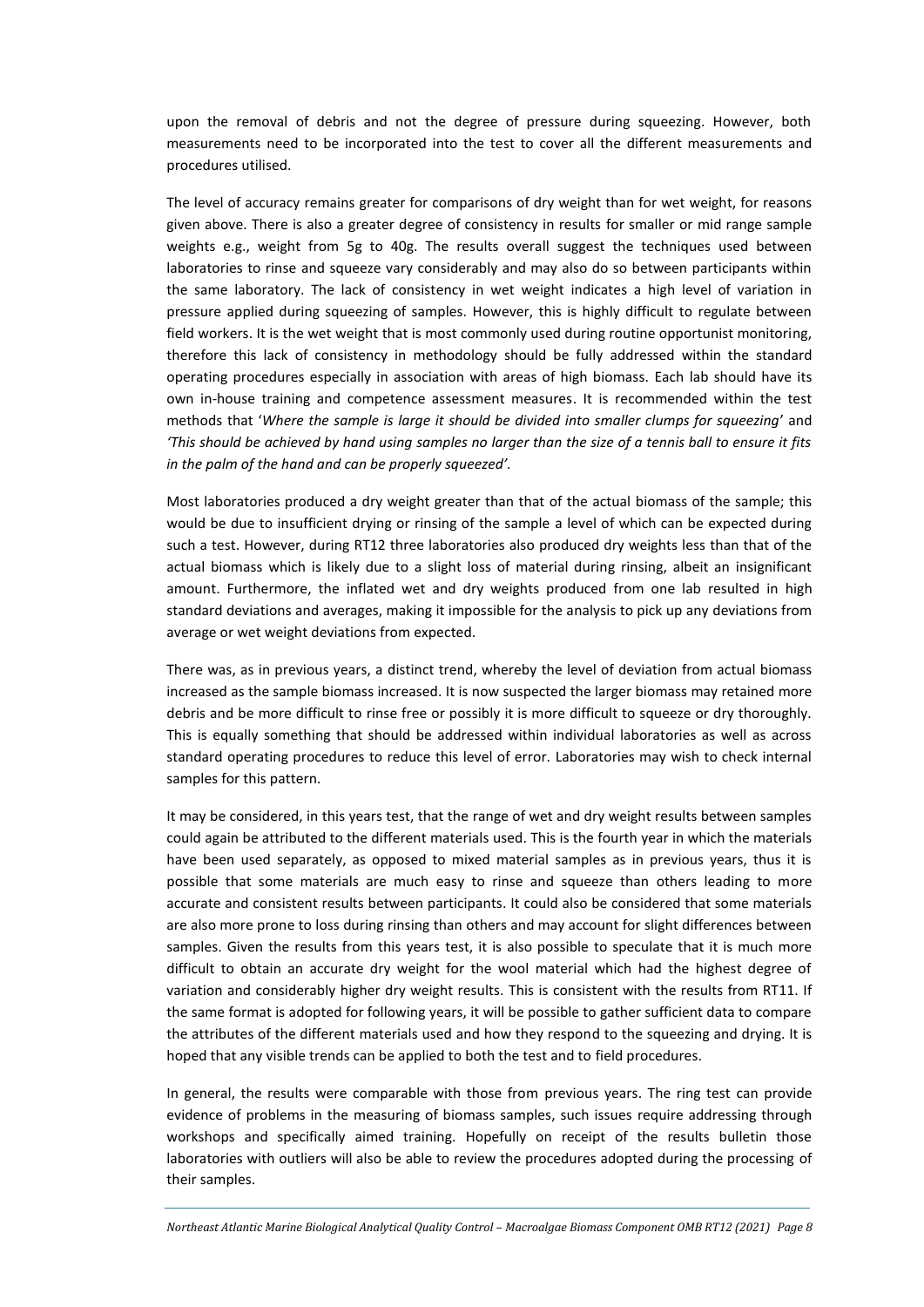It should be further highlighted that the 'Fails' do not necessarily signify poor quality data they merely flag those results which show significant deviation from either the actual sample weights or from the average and should be investigated. These flags have no current bearing on the acceptability of data from such participating laboratories.

## <span id="page-9-0"></span>**3 Conclusions and Recommendations**

A number of observations may be made from the results of the exercise and from participants' feedback which have been summarised below:

- 1. Despite the artificial nature of the sample material, the test has been generally well accepted by all laboratories with constructive comments on points of possible improvements. All laboratories found the test useful despite the differences between the use of artificial material compared with actual macroalgae samples.
- 2. All samples arrived in good conditions. Care will continue to be taken to ensure leakage is constantly kept to a minimum during the distribution of the test materials.
- 3. Three samples arrived in time for the commencement of the test, one sample was late and therefore an extension was given. This year all samples were sent recorded delivery to allow for any undelivered samples to be tracked and prevent loss of tests during delivery.
- 4. It seems there is now a general agreement that the use of artificial material to mimic algae is an acceptable surrogate for the test. This is the four year in which synthetic stuffing has been used to mimic much finer opportunist algae such as *Pilayella* and *Chaetomorpha* and has been well received and considered at this time the most representative of the three materials. At this time the J-cloths are considered the least representative. It is appreciated that the use of synthetic materials does not fully represent the conditions experienced within the field. It may be possible in the future to utilise alternative materials that may be more representative of the texture and general nature of opportunist algae but at this stage alternative materials have not been tested with the same success rate. Throughout the nine years of the OMB ring test there has so far been no consensus on the preferred material of use and can depend on the current opportunist blooms being experienced in the field.
- 5. This has been the fifth year in which each sample has consisted of a different artificial material which has enabled a better comparison against actual macroalgae samples. Due to the mixed opinions on which material is the most representative all three materials will continue to be used for future tests or until a more realistic alternative is sourced. However, it was suggested at least one of the samples be a combination of all three materials to represent mixed algal stands in the field and more realistic sampling conditions. This sample may be more difficult to process but its incorporation will allow representation of mixed stands of macroalgae blooms.
- 6. During this twelfth cycle of the macroalgae biomass exercise four participating laboratories submitted results within the designated timescale. One laboratory was provided an extension due to delayed delivery, however the results were still submitted within the designated time period. All laboratories should continue to submit results within the requested deadlines as detailed at the beginning of the exercise. Reminders will continue to be distributed two weeks prior to the completion of the exercise to aid with this process. If laboratories suspect that they will not be able to submit results within the designated time period prior notice is required (preferably two weeks prior to the deadline and during reminder emails) to allow for this to be factored into the reporting time scales.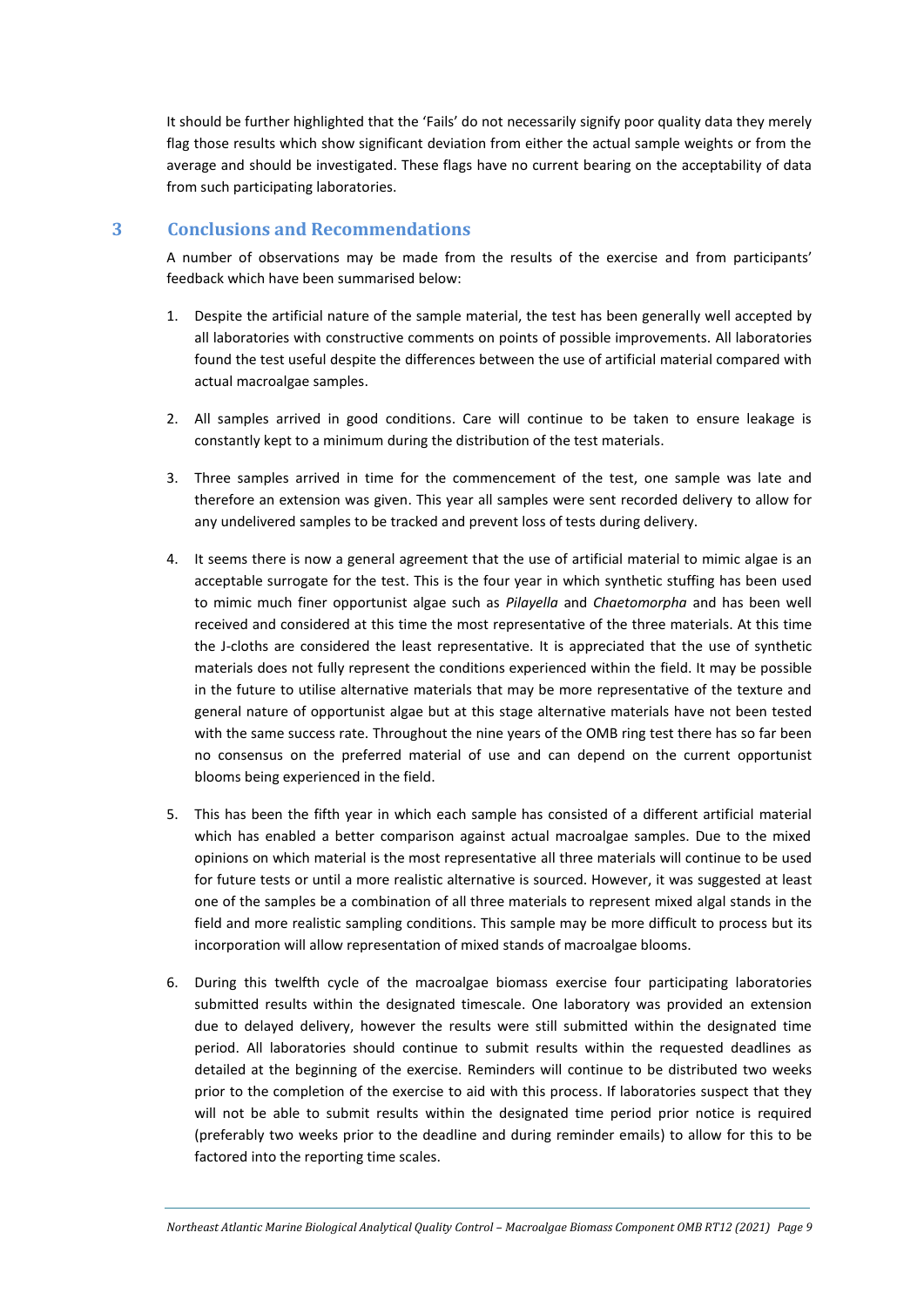- 7. This year all the four participating laboratories submitted for both wet and dry weights for all samples. Some laboratories still question the necessity to incorporate both dry and weights within the ring test. Although many in-house field procedures do not incorporate dry weight of algal samples these values are included within the NMBAQC scheme to enable comparison of laboratory procedures. The values provide evidence of insufficient rinsing of samples, whereby the dry weight would be considerably higher than the actual dry weight. Also, there is no definite wet weight from which to compare the individual laboratories submissions, so it is difficult to conclude which results are the most representative. The dry weight however can be compared directly with the original weight of the samples which was measured very accurately prior to addition of debris. Most laboratories submitted dry weight values that were considered well within an acceptable limit of the actual biomass; however wet weight remains highly variable. Therefore, the level of squeezing remains an issue within the overall procedure and should be addressed. In addition, some laboratories only measure the dry weight therefore, for such an exercise to be appropriate for such laboratories; this measure of biomass needs to remain within the test. It is in all laboratories' own interest to complete all aspects of the test. Submission of partial results may hinder any explanation of outliers and skew statistics due to the relatively small data sets. During subsequent ring tests, all laboratories should continue to complete the full exercise even if it is not part of their routine monitoring to maximise the usefulness of the ring tests.
- 8. It is evident that the larger samples create a greater margin of error with far less consistency between laboratories. However, it has been suggested that these samples are more appropriate in terms of representing natural conditions. Larger samples are more difficult to handle and process with higher risk of outliers or loss of material during the rinsing phase but they are a necessary component of the test to allow for a broad range of sample sizes. This will continue to be taken on board when compiling future tests whereby they will be aimed at including a good range of weights.
- 9. There were a fewer participating laboratories than usual during RT12. This was primarily due to COVID. Larger sample sizes provide more accurate mean values, identify outliers that could skew the data in a smaller sample and provide a smaller margin of error. With such a small data set any outliers have too great a weighting on the overall outcome and are not highlighted as 'Fails'. One laboratory submitted results that were consistently significantly above those of the expected or actual results. However, the Z-scores were unable to clearly indicate this due to the small sample size. Regardless of the outcome, each individual laboratory should take time to assess the methodology employed so as to reach consistent and accurate results.
- 10. There may be future requirements to include biomass analysis within a workshop to further discuss processing procedures and levels of intensity for manual removal of debris and water. This has been suggested by some participating laboratories and may be considered a more realistic measure of quality assurance. This is something that requires further discussion as to the nature of the approach.
- 11. It is requested that all laboratories fill out the result spreadsheets provided and include *all* the required information. Data presented in Word files or within emails is very inconvenient when collating and storing the results and will not be accepted in subsequent years. If this does occur a request will be sent for the data to be completed in the correct format. Not complying with instructions can create significant extra work and may result in data discrepancies particularly where there are underlying formulas. It is also requested that only the final dry and wet weight